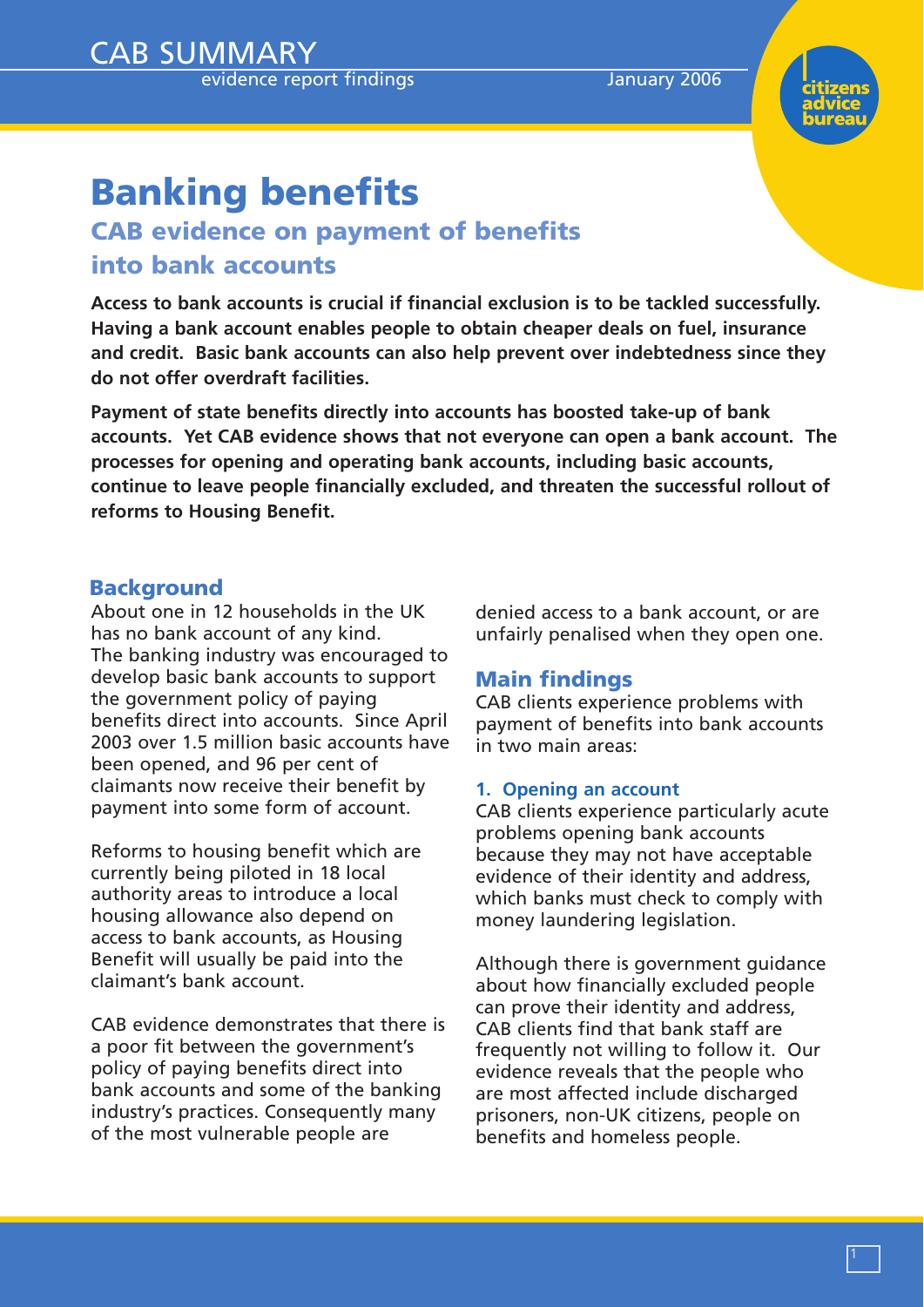Other difficulties include:

- Few banks promote their basic account, causing particular problems for the most excluded who may lack the confidence to ask for information, or may not even be aware of the existence of basic bank accounts.
- Instead of offering a basic bank account some bank staff sell accounts and services which may not be suitable for customers' needs. This runs counter to the Banking Code, which sets standards of good banking practice, and now states that people should be offered a basic account if they ask for one.
- Although it is not possible to go overdrawn with a basic bank account, only a few banks allow people in debt to open accounts. As a result they cannot manage their income or make repayments to creditors.
- People are experiencing long delays opening basic accounts with some banks, as the relevant processes are carried out centrally rather than at local branches. Such delays can leave people without any income for up to several weeks.
- Banks are sometimes upgrading basic accounts to full current accounts with overdrafts where this may not be in an individual's best interests.

# **2. Using an account**

CAB evidence suggests that access to banking is not enough to bring people into the financial mainstream; the design and features of both basic and current accounts are also important.

• Banks can take money out of basic and current accounts to pay other debts to the bank without checking the customer's circumstances first. This is called the right of set-off, and there is no limit on the amount a bank can take. This practice has major implications, particularly where Housing Benefit is paid into an account, as rent arrears and even eviction could result.

#### **Case 1**

**A South West Wales CAB reported that a woman who had held a savings account with her bank for 32 years was shocked to discover that she had to prove her identity and address to open a new account with the same bank. The bank would not accept the client's marriage and birth certificate as proof of ID, and she had no passport, credit cards or driving licence. The bank, however, did suggest that she apply for a credit card instead, even though the client was not interested in borrowing money.**

#### **Case 2**

**A CAB in Yorkshire reported that a client applied for a bank account in November 2004 but the account had still not been opened by February 2005. This delay has caused great inconvenience, as the client had to travel to the council's city centre 'one stop shop' to cash her Housing Benefit cheque.**

# **Case 3**

**A CAB in Shropshire reported that they had advised a client to open a basic bank account with the only bank in her village. However, the client was turned down because she could not provide a passport or driving licence to verify her identity.**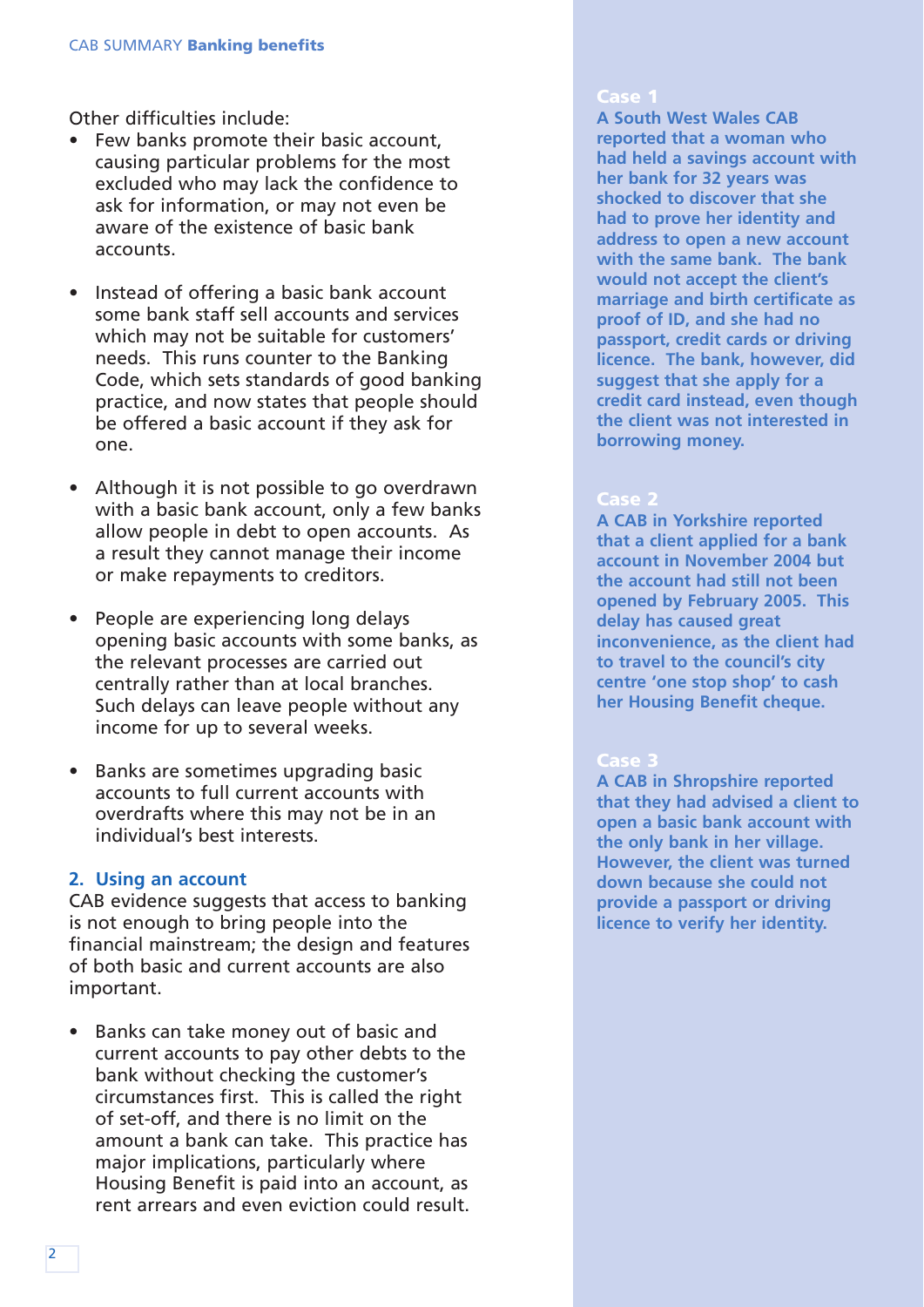- Charges levied by banks for items such as failed direct debits can also cause considerable hardship. Most banks even levy charges on basic accounts ranging from £15 to a staggering £39 for a failed direct debit. A £39 charge for a failed direct debit could leave someone on jobseekers allowance with less than £20 per week.
- Some banks provide a poorer service to basic account holders, taking up to 10 days to clear a cheque through some basic bank accounts. Other banks are preventing basic account holders from withdrawing cash at a bank branch counter.

# **Recommendations**

All banks should review their existing basic bank accounts against the following principles:

- no use of credit scoring
- accounts should be opened on the spot, provided the customer has acceptable forms of identification
- banks should not exercise their right of set-off from basic bank accounts
- charges for failed direct debits and standing orders should be set at a level to be determined by the government's Financial Inclusion Task Force
- the provision of a buffer overdraft zone of £10
- accounts should be accessible at post office counters, ATMs and bank branch counters
- the clearance time for cheque payments into accounts should be the same as for the bank's current accounts.

The Banking Code should require banks to:

- display information about basic bank accounts in bank branches
- tell customers who have been turned down for an account the reasons for the refusal, and what they need to do to remedy the situation
- open a basic bank account where acceptable ID is provided, and to set it up, within a maximum of 10 working days
- stop exercising their right to set-off other debts to the bank from basic accounts
- follow guidance on how basic accounts should be upgraded, and the safeguards that should be put in place.

#### **Case 4**

**A Humberside CAB reported that a lone parent, who was expecting another baby, was shocked to discover that £400 of her social fund maternity grant had been transferred out of her bank account to pay other debts leaving her with about £30 to live on. The bank told her that even though they had accepted her offer of repayment towards the debt, they would check her account regularly and take any money they found in it. As a result the client could not buy anything for her unborn child.**

# **Case 5**

**A West Midlands CAB reported that a client was charged over £100 in unpaid direct debit fees because direct debits were debited from his account before his tax credit entitlement was paid in.**